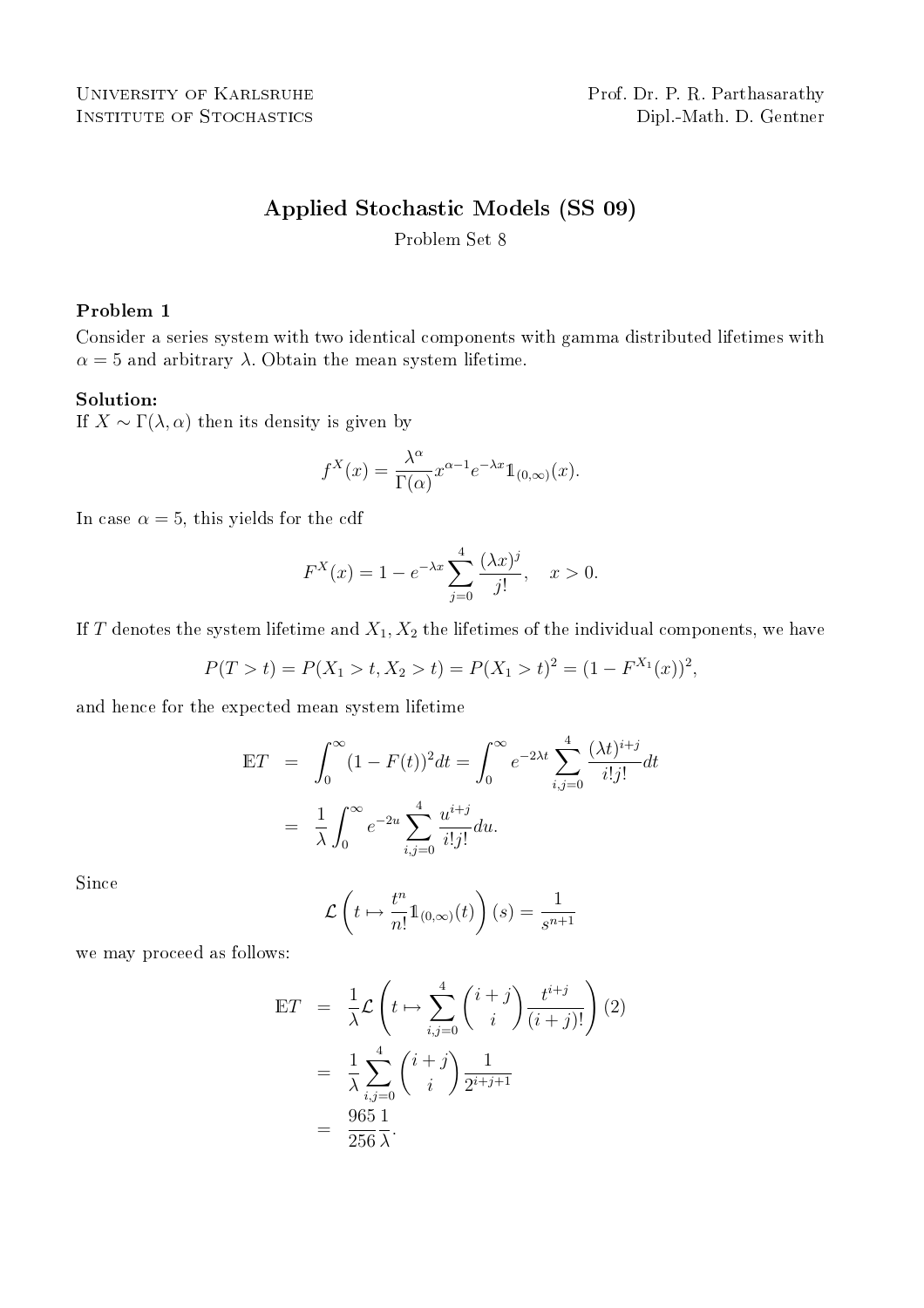### Problem 2

Give an example to show that a  $k$ -out-of-n-system with independent and non-identical IFR lifetime components need not be IFR.

**Solution:** Consider a parallel system of two components (1-out-of-2-system) where  $X_1 \sim$  $Exp(1)$  and  $X_2 \sim Exp(2)$ . Then their respective failure rates are constant with respect to time and in particular increasing. The life-time of the system is determined by

$$
\overline{F}(t) = 1 - (1 - e^{-t})(1 - e^{-2t}) = e^{-t} + e^{-2t} - e^{-3t},
$$

which implies that the system failure rate is given by

$$
\lambda(t) = \frac{f(t)}{\overline{F}(t)} = \frac{2e^{-2t} + e^{-t} - 3e^{-3t}}{e^{-2t} + e^{-t} - e^{-3t}}.
$$

Here is the graph of  $\lambda$ :



The derivative is given by

$$
\lambda'(t) = \frac{e^{-t}}{(1 + e^{-t} - 2e^{-2t})^2}(-1 + 4e^{-t} + e^{-2t})
$$

where  $-1 + 4e^{-t} + e^{-2t}$  is obviously negative for large t. Problem 3

(a) It costs more to produce an item with a large expected life length than one with a small life expectancy. Suppose that the cost C of producing an item is given as  $C = 3\mu^2$  where  $\mu$  is the mean time to failure. Assume that a profit of  $D$  is realized for every hour the item is in service. Determine the maximum expected profit per item.

(b) Suppose there is a penalty cost K involved per unit time the unit fails before  $t_0$ . Specifically, the random profit  $P(T)$  per item in terms of the random lifetime T is given by

$$
P(T) = \begin{cases} DT - 3\mu^2, & T > t_0, \\ DT - 3\mu^2 - K(t_0 - T), & T < t_0 \end{cases}
$$

.

Explain how the maximum expected profit can be found in this case assuming exponential lifetime T.

**Solution:** (a) As a function of the random life-time T the profit P per item is given as

$$
P(T) = DT - 3\mu^2.
$$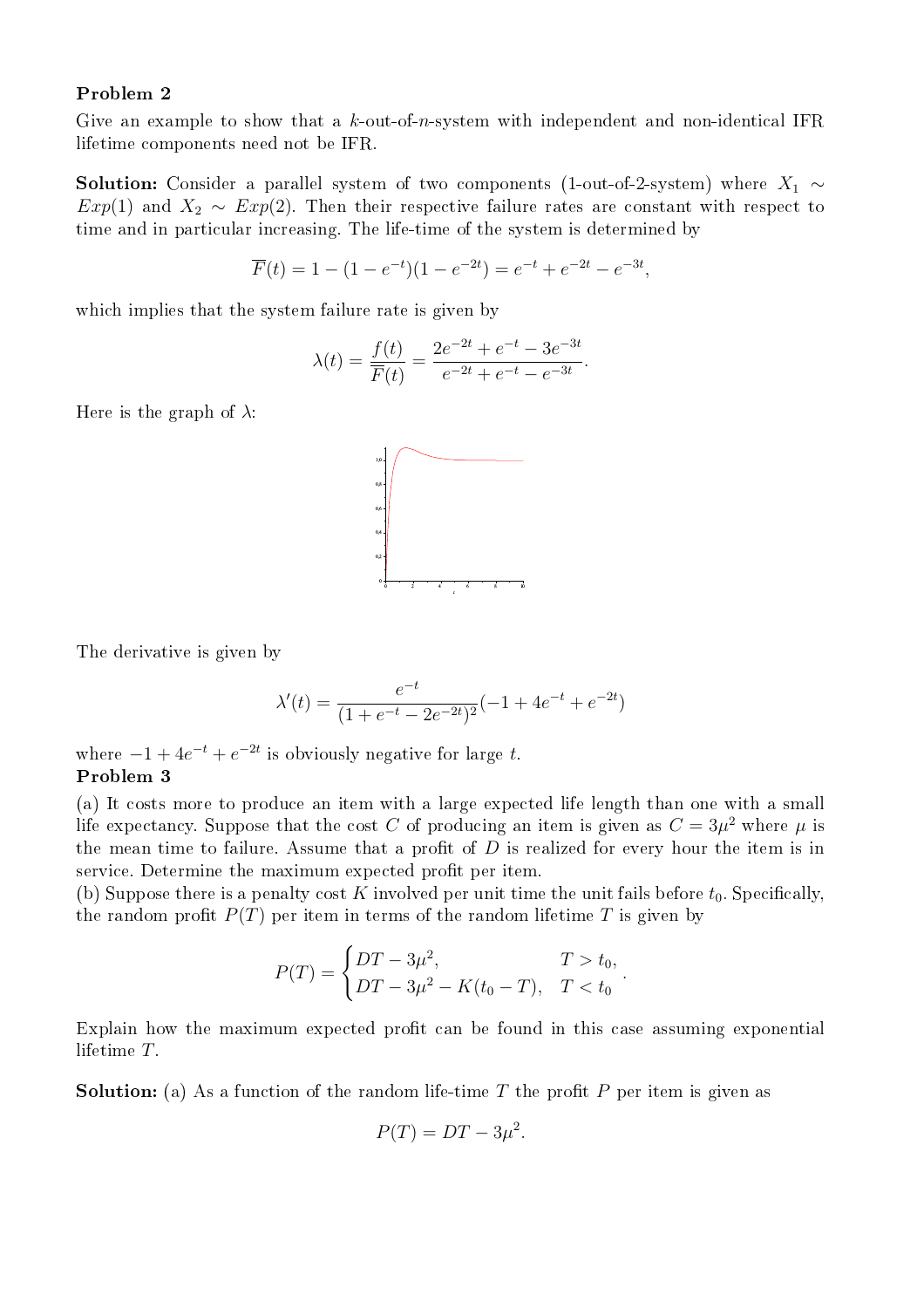The expected profit is therewith given as

$$
\mathbb{E}[P(T)] = D\mu - 3\mu^2.
$$

One easily verifies that the maximum of this function is attained for  $\mu = \frac{D}{6}$  $\frac{D}{6}$  and equals  $\frac{D^2}{12}$ . (b) Assuming exponential life-time  $T$ , i.e.

$$
f^T(t) = \frac{1}{\mu} e^{-\frac{t}{\mu}},
$$

we find

$$
\mathbb{E}[P(T)] = \mathbb{E}[(DT - 3\mu^{2})\mathbb{1}_{\{T > t_{0}\}}] + \mathbb{E}[(DT - 3\mu^{2} - K(t_{0} - T))\mathbb{1}_{\{T < t_{0}\}}]
$$
\n
$$
= \int (DT(\omega) - 3\mu^{2})\mathbb{1}_{\{T(\omega) > t_{0}\}} P(d\omega) + \int (DT(\omega) - 3\mu^{2} - K(t_{0} - T(\omega)))\mathbb{1}_{\{T(\omega) < t_{0}\}} P(d\omega)
$$
\n
$$
= \int (Dt - 3\mu^{2})\mathbb{1}_{\{t > t_{0}\}} P^{T}(dt) + \int (Dt - 3\mu^{2} - K(t_{0} - t))\mathbb{1}_{\{t < t_{0}\}} P^{T}(dt)
$$
\n
$$
= \int_{t_{0}}^{\infty} (Dt - 3\mu^{2})\frac{1}{\mu} e^{-\frac{t}{\mu}} dt + \int_{0}^{t_{0}} (Dt - 3\mu^{2} - K(t_{0} - t))\frac{1}{\mu} e^{-\frac{t}{\mu}} dt
$$
\n
$$
= \int_{0}^{\infty} (Dt - 3\mu^{2})\frac{1}{\mu} e^{-\frac{t}{\mu}} dt - \int_{0}^{t_{0}} (K(t_{0} - t))\frac{1}{\mu} e^{-\frac{t}{\mu}} dt
$$
\n
$$
= \int_{0}^{\infty} (Dt - 3\mu^{2})\frac{1}{\mu} e^{-\frac{t}{\mu}} dt - \int_{0}^{t_{0}} (K(t_{0} - t))\frac{1}{\mu} e^{-\frac{t}{\mu}} dt
$$
\n
$$
= D\mu - 3\mu^{2} - Kt_{0} + K\mu[1 - e^{-\frac{t_{0}}{\mu}}].
$$

Here numerical methods are useful to determine the maximum, for example apply Newtons method to the first derivative.

## Problem 4

(a) Draw a sample of size  $n$  from Weibull distributed random variables and denote the smallest drawn value with  $X_{(1)}$ . Prove that  $X_{(1)}$  also follows a Weibull distribution.

(b) Draw a sample of size n from random variables each with invertible cdf  $F(t)$ . Show that  $n(1 - F(X_{(n)}))$  tends to an exponential distribution.

**Solution:** (a) A  $Wei(\lambda, \alpha)$  distributed random variable has cfd

$$
F(t) = (1 - e^{-(\lambda t)^{\alpha}}) \mathbb{1}_{(0,\infty)}(t).
$$

Now

$$
P(X_{(1)} > t) = P(X_1 > t, ..., X_n > t) = \prod_{i=1}^{n} P(X_i > t) = \prod_{i=1}^{n} e^{-(\lambda t)^{\alpha}}
$$

$$
= e^{-n\lambda^{\alpha}t^{\alpha}} = e^{-(n^{\frac{1}{\alpha}}\lambda t)^{\alpha}}.
$$

Hence

$$
X_{(1)} \sim Wei((n^{\frac{1}{\alpha}}\lambda), \alpha).
$$